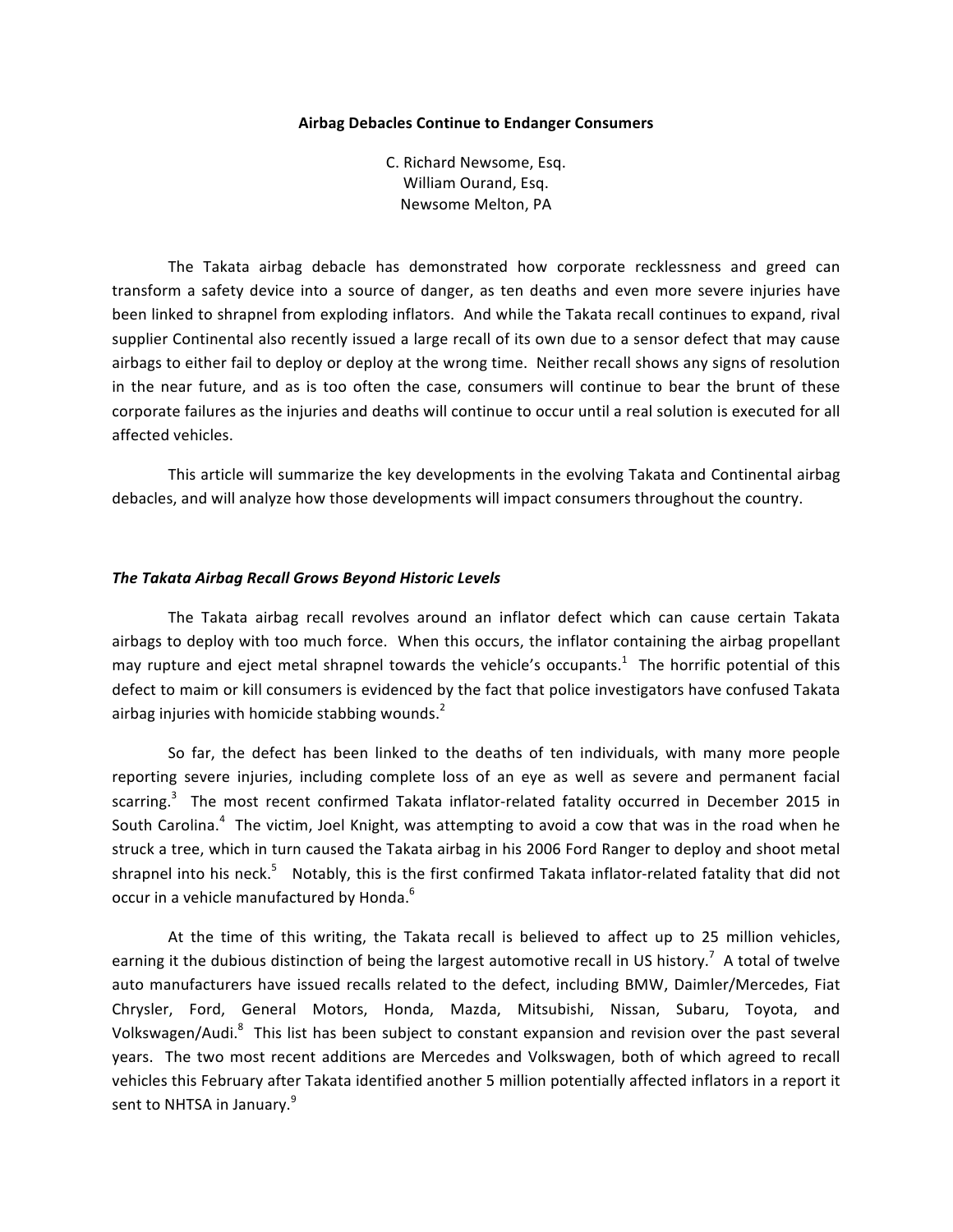#### *Still No Consensus on a Root Cause or How Many Inflators Are Susceptible to Rupturing*

At the center of the Takata airbag debacle is the controversial use of ammonium nitrate as an airbag propellant. Ammonium nitrate is a relatively inexpensive but volatile compound that is "highly sensitive to moisture."<sup>10</sup> Whistleblowers have stated that Takata's decision to switch to ammonium nitrate was driven by financial concerns, and that the company had been warned by its own engineers about the "irregular ballistic" consequences of the chemical. $^{11}$ 

Although Takata has defended the use of ammonium nitrate, claiming that the chemical can be safe if properly manufactured, the company recently entered into a settlement with NHTSA in November 2015 in which Takata agreed to pay a \$200 million dollar penalty and pledged to stop using ammonium nitrate in its inflators by 2018.<sup>12</sup> Takata further promised to either identify the root cause for the ruptures and "demonstrate to NHTSA's satisfaction that its inflators are safe by December 31, 2018," or be prepared to declare all such inflators defective and issue a recall.<sup>13</sup>

The recent death of Joel Knight has caused many to question whether the delayed timetable contained in the November 2015 agreement is sufficient to protect consumers. In February, Senator Bill Nelson (D-Fla.) sent a letter to NHTSA, asking that the Agency order Takata to immediately recall all of the inflators which contain ammonium nitrate.<sup>14</sup> NHTSA Administrator Mark Rosekind declined to do so, stating, in part, that expanding the recall to all ammonium nitrate inflators may result in replacement parts being taken away from the vehicles most at risk of sustaining a rupture.<sup>15</sup> The availability of replacement parts has been a chronic problem in the Takata recalls, as consumers have often been forced to wait for months to receive a fix after receiving a recall notice.<sup>16</sup> However, the safety of even the replacement inflators remains a concern. Speaking from the Senate Floor, Senator Nelson recently questioned whether consumers are "basically getting a newer version of the old version that has been so defective . . . . In other words, are we going to replace an old live grenade with a new live grenade?"<sup>17</sup>

A group of ten automakers announced in February that their investigation into the defect revealed three contributing factors:  $(1)$  the fact that the propellant contains ammonium nitrate;  $(2)$  the manner in which the Takata inflator assemblies were constructed; and (3) exposure to heat and humidity.<sup>18</sup> Significantly, however, the group's spokesperson refused to comment as to whether the use of ammonium nitrate as an airbag propellant is a fundamentally safe proposition.<sup>19</sup> Safety advocates contend that it is not, and as such have disputed the group's findings.  $20$ 

## Automakers Attempt to Distance Themselves from Takata

This past November, Honda announced that it was no longer going longer going to use Takata as a supplier for certain inflators, stating that it had learned that the company "misrepresented and manipulated test data."<sup>21</sup> Subsequently, the New York Times reported that it had obtained emails which "suggest that manipulation was both bold and broad, involving open exchanges among Takata emplovees in Japan and the United States."<sup>22</sup> In one such email, a Takata engineer proclaimed "Happy Manipulating!!!" when referring to airbag test results.<sup>23</sup> That same engineer also described an instance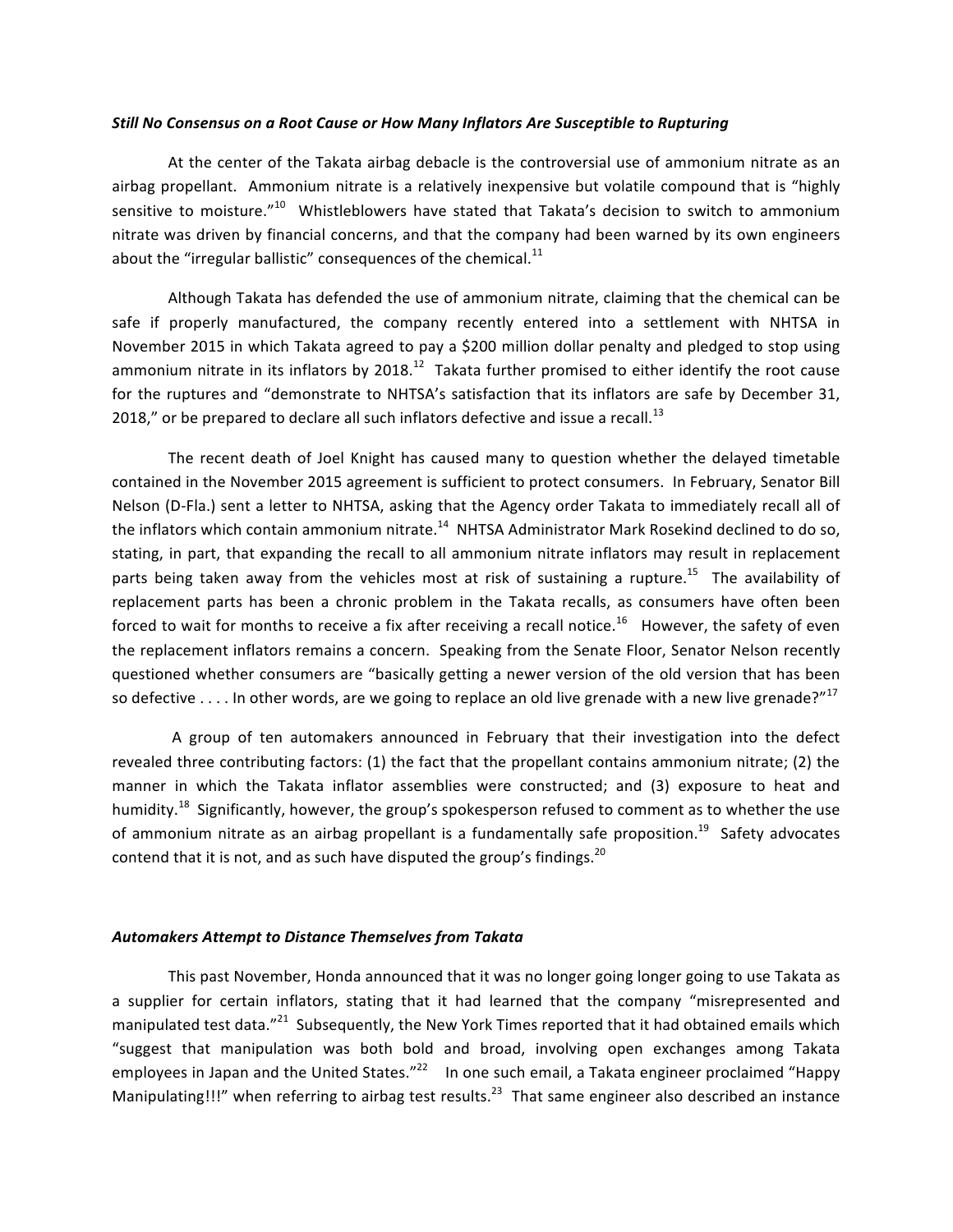where the company's airbags were stated to have passed tests that were never conducted, writing that "[i]t has come to my attention that the practice has gone beyond all reasonable bounds and likely constitutes fraud. $"^{24}$ 

Honda's decision to drop Takata as a supplier has been followed by many other automakers, prompting concerns that Takata may go bankrupt.<sup>25</sup> These concerns were deepened when Honda, which has an ownership interest in Takata, stated that it has no plans to provide for a financial bailout of Takata. 26

From a litigation perspective, these recent developments should worry advocates representing injured consumers, who must remain wary of a possible tactic to dump liability into the lap of a company that may cease to exist. From a practical perspective, there is good reason to be skeptical of auto manufacturers' efforts to distance themselves from what appears to be a lengthy campaign to conceal a critical safety defect. For example, NHTSA has already fined Honda "for failing to report more than 1,700 death and injury claims" to the government.  $^{27}$  Although the fine related to Honda's failure to report injuries and deaths linked to a variety of different causes, the NHTSA investigation culminating in the fine was prompted in large part by Honda's apparent failure to report the 2009 death of Ashley Parham, who allegedly suffered fatal wounds after the Takata airbag in her Honda vehicle ruptured in May 2009.<sup>28</sup> Moreover, Honda also reportedly settled with multiple Takata airbag victims following ruptures dating back as early as 2004, obtaining binding confidentiality agreements which ensured the silence of the victims, which in turn helped to keep the defect hidden for more than a decade.<sup>29</sup>

### **The Takata Litigation**

The Takata recalls have also been the subject of lawsuits around the country at both the federal and state levels. At the federal level, both economic loss class actions and personal injury and wrongful death lawsuits have been consolidated into a Multi-District Litigation ("MDL") that is being overseen by Judge Moreno of the Miami Division of the United States District Court for the Southern District of Florida. 

The MDL Plaintiffs have filed Consolidated Complaints for both the economic loss and personal injury claims. The economic loss Consolidated Complaint seeks recovery under a variety of theories, including civil liability for violation of the federal Racketeer Influenced & Corrupt Organization Act ("RICO").<sup>30</sup> The Court rejected Honda and Takata's motion to dismiss the RICO claims in December, reasoning, in part, that the Plaintiffs had included "pages" of "specific communications" showing "that the defendants, acting as an enterprise, knew of a defect in the Takata airbag, knew that Takata had concealed the defect, and defrauded consumers by selling and servicing vehicles for more money than consumers would have paid had the vehicle not contained a defective airbag."<sup>31</sup>

Discovery is underway in both the federal MDL and the state court injury actions. Depositions have already begun at the state court level, with several state court plaintiffs cross-noticing the depositions to be used in multiple actions.<sup>32</sup> The federal MDL Plaintiffs anticipate taking depositions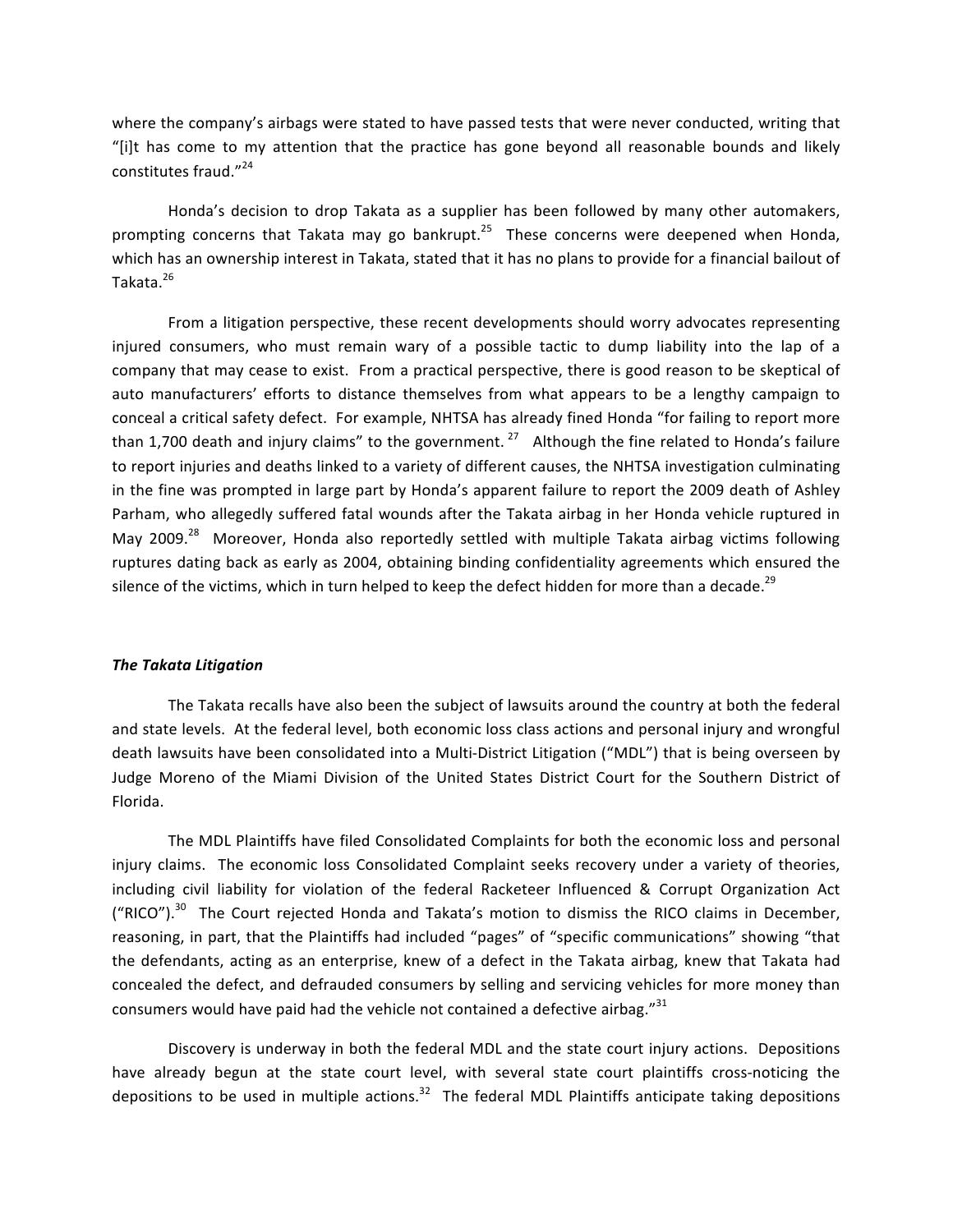beginning in spring 2016.<sup>33</sup> Additionally, the automaker Defendants have represented that they anticipate their document production to be "substantially" completed in the MDL by May 2016 subject "to several contingencies."<sup>34</sup> Takata has indicated that its document production will be "substantially" completed as to "subset of records on one or more categories from [the MDL] Plaintiffs' second request for production" by approximately July 2016. $35$ 

## *Spotting a Takata Case*

As a result of the issues discussed above, Takata injuries will likely continue into the foreseeable future. For purposes of identifying a Takata case, it is important to know that Takata injuries come in two general varieties, which have been commonly referred to as "Type 1" and "Type 2" cases. Type 1 cases involve shrapnel being ejected from the airbags and into the faces and bodies of the vehicle's occupants. The reported injuries in Type 1 cases have included disfigurement, blindness, and even death.<sup>36</sup> Type 2 cases involve airbags which deploy in an overly aggressive manner. The injury mechanism in Type 2 cases is blunt force trauma. The reported injuries in Type 2 cases have included paraplegia and death. $37$ 

Any case involving both one of the auto manufacturers known to use Takata airbags and either a Type 1 or Type 2 injury should be carefully vetted. When vetting such a case, it is important to remember that the recall lists available online are often incomplete, and are subject to constant change as the rolling recalls have continued through this day. As such, if the client has suffered a Type 1 or Type 2 injury, it may be worthwhile to proceed with further investigation even if the vehicle has not yet been included on one of the constantly changing recall lists.

## **The Continental Airbag Recall**

January and February 2016 brought a wave of new airbag recalls, this time including airbags supplied by Continental. The Continental recall was issued over concerns that the airbag control units, which are responsible for determining when the airbags are to be deployed, are susceptible to  $corrosion.<sup>38</sup>$  Should the units become corroded, it is possible that either the airbags or the seatbelt pretensioners may fail to deploy, or possibly deploy when they should not.<sup>39</sup> Continental has stated that it supplied the potentially defective control units for use in airbags equipped in 5 million vehicles manufactured by Honda, Fiat Chrysler, Kia, Mercedes-Benz, Mazda, Volvo Trucks, and Volkswagen from 2006 through 2010.<sup>40</sup> Between 1.5 million and 2 million of those affected airbags were equipped in vehicles sold in the US. $41$ 

So far, Honda reports that it is aware of two confirmed injuries related to the defect, in addition to 74 injury allegations, 1,575 warranty claims, and 83 field reports.<sup>42</sup> One of the injury cases reported to Honda involved the complete failure of an airbag to deploy in a 2008 Accord which ran into a concrete block wall at 50 miles per hour last March in Belleview, Florida.<sup>43</sup> In addition, Fiat-Chrysler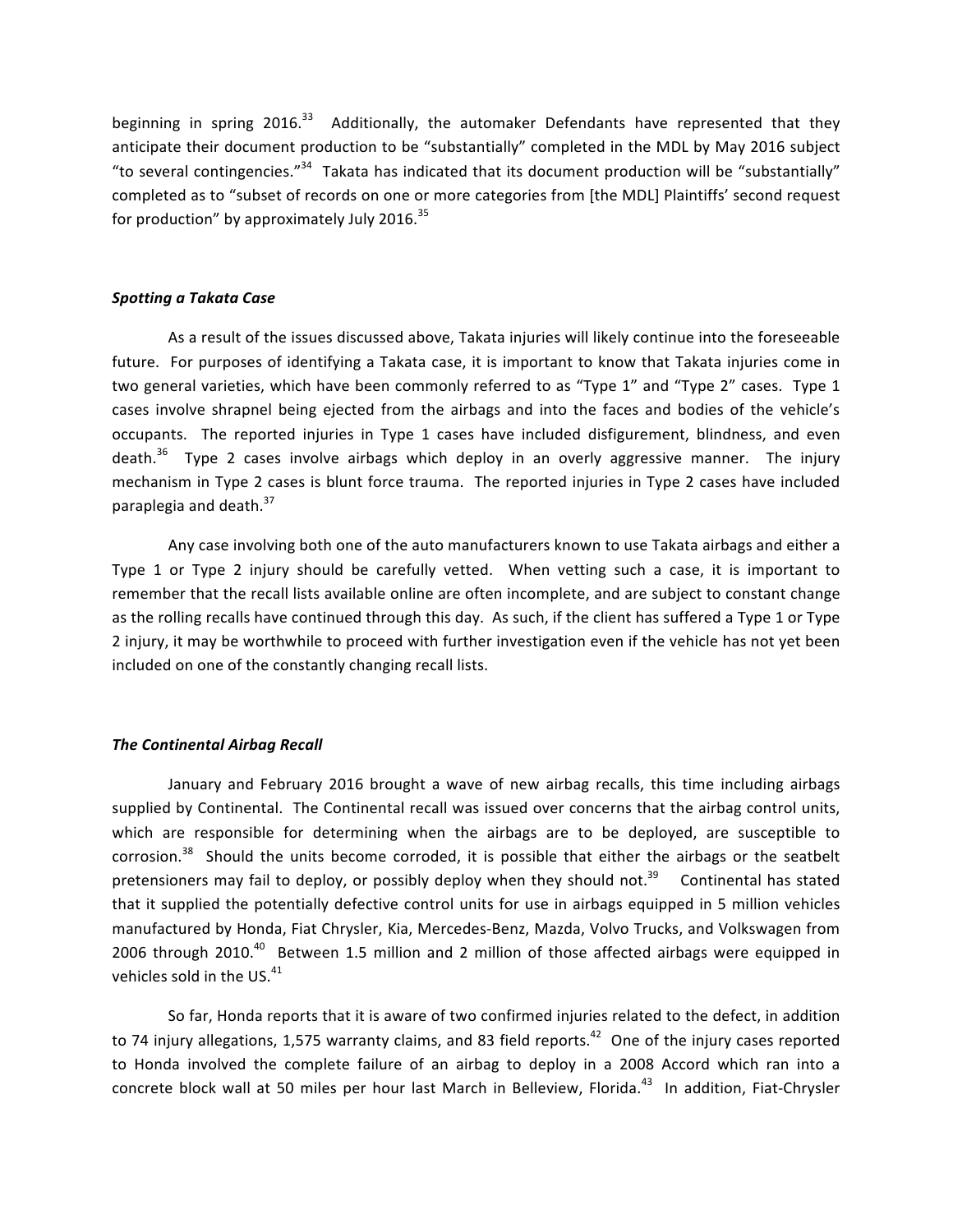reports that it is aware of seven injuries which are potentially related to the defect, as well as up to 25 inadvertent airbag deployments.<sup>44</sup>

Similar to the Takata recall, which began as a limited recall and was expanded over time, the Continental recall was initially isolated to just 126,260 Mercedes vehicles in the fall of 2015.<sup>45</sup> The major expansion to the initial recall followed a determination by Honda that the airbag control units in certain 2008 and 2009 Accords have the same "safety-related defect" as the one which prompted the fall 2015 Mercedes recall.<sup>46</sup> Honda had apparently started looking into this issue after a 2008 Accord became the subject of a products liability lawsuit arising from an October 26, 2013 incident. $^{47}$ 

Documents filed with NHTSA show that Continental learned about potential problems with its control units back in 2008 after Daimler sent Continental a unit that was the subject of a consumer complaint.<sup>48</sup> Continental then conducted an investigation along with Atmel Corporation ("Atmel"), which ultimately led to a design change intended to "reduce the likelihood of corrosion" and "prevent the corrosion from occurring in the future." $49$ 

While a fix has been promised for affected vehicle owners, there remain significant questions as to when that fix will actually be made available. Continental claims that it is "ramping up production of service parts."<sup>50</sup> However, at the time of this writing, the supplier still has not provided a notification schedule to automakers.<sup>51</sup> Additionally, Honda has reportedly told its dealerships that "replacement parts are in very short supply and can only be ordered for vehicles with crash damage or with airbag issues." $52$  Honda also reportedly does not expect to be able to provide repairs for all of its affected vehicles until fall 2016.<sup>53</sup>

# *Conclusion*

<u> 1989 - Johann Barn, mars ann an t-Amhain an t-Amhain an t-Amhain an t-Amhain an t-Amhain an t-Amhain an t-Amh</u>

Recent developments indicate that the Takata and Continental airbag debacles are still evolving with no clear end or resolution in sight. As is too often the case, it is the consumers who will bear the real brunt of the ongoing recalls as the defects will likely continue to injure, maim, and kill motorists until real solutions are implemented. And if history is any barometer, the real solutions will only come about if consumer justice attorneys continue to bring meritorious cases in order to press the manufacturers into taking the necessary corrective actions.

<sup>&</sup>lt;sup>1</sup> Consumer Reports, *Everything You Need to Know About the Takata Airbag Recall*, available at http://www.consumerreports.org/cro/news/2014/10/everything-you-need-to-know-about-the-takata-air-bag-

recall/index.htm (last ed. July 1, 2015).<br><sup>2</sup> Hiroko Tabuchi and Christopher Jensen, *It Looked Like a Stabbing, but Takata Airbag Was the Killer*, New York Times, available at http://www.nytimes.com/2014/10/21/business/it-looked-like-a-stabbing-but-takata-air-bag-

<sup>&</sup>lt;mark>was-the-killer.html</mark> (Oct. 20, 2014).<br><sup>3</sup> Jim Henry, *Takata Air Bag Recalls Keep Piling Up, But Millions Have Been Fixed,* Forees, available at http://www.forbes.com/sites/jimhenry/2016/02/29/takata-air-bag-recalls-keep-piling-up-but-millions-have-been-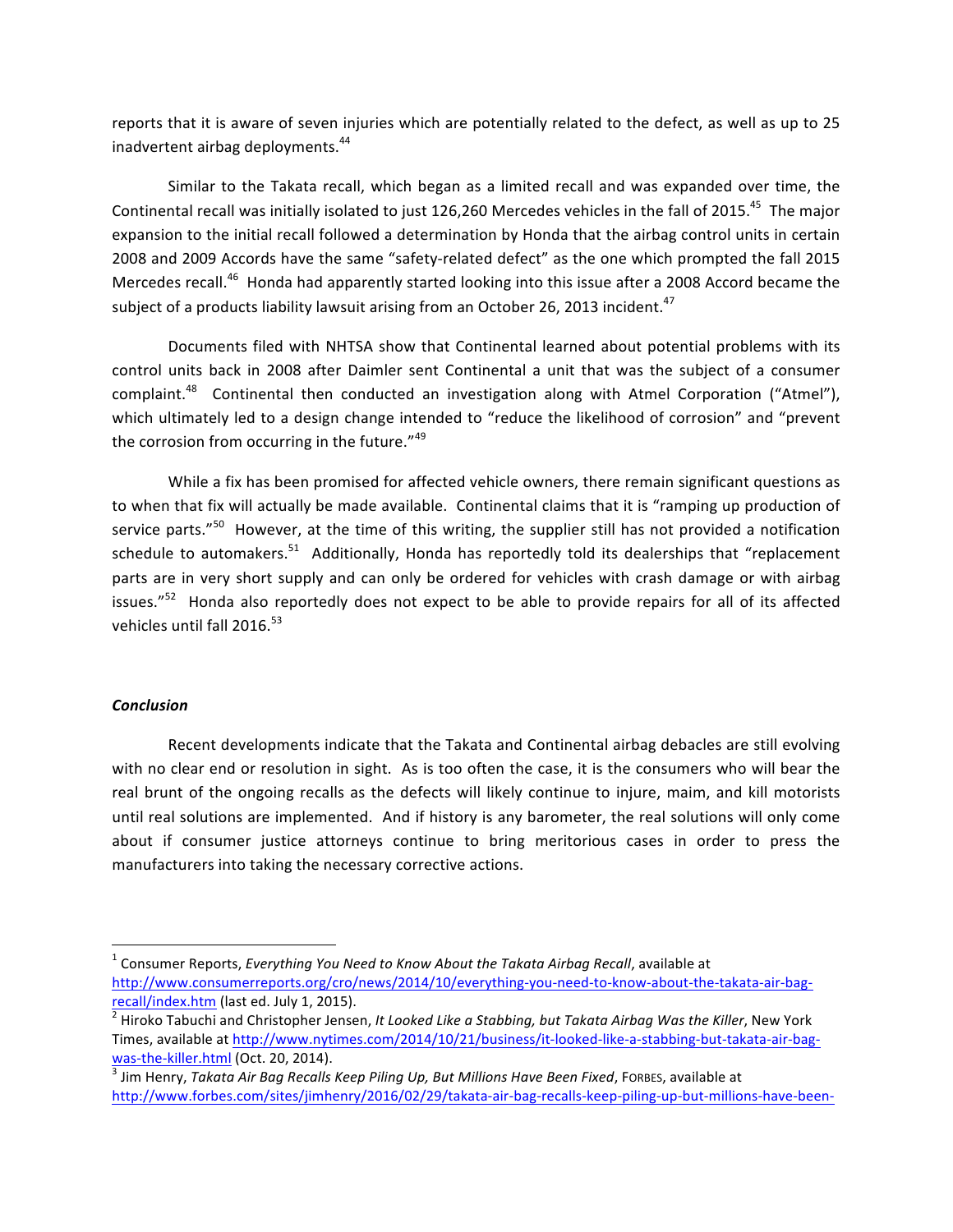fixed/#7f2225964169 (Feb. 29, 2016); Maria Armental, *Eight Deaths Now Linked to Takata Air Bags*, The Wall Street Journal, available at http://www.wsj.com/articles/eight-deaths-now-linked-to-takata-air-bags-1434757925 (June 19, 2015); Jake Miller, "They Did Nothing": Airbag Defect Victim Lashes Out at Takata, Honda, CBSNews.com, http://www.cbsnews.com/news/they-did-nothing-airbag-defect-victim-lashes-out-at-takata-honda/ (Nov. 20, 2014).

 $^4$  Joan Lowy, Gov't:  $10^{\text{th}}$  Death Linked to Exploding Takata Air Bags, Associate Press, available at http://bigstory.ap.org/article/12351009a3ec4ba7a125253f96931c02/govt-10th-death-linked-exploding-takata-airbags (March 1, 2016).<br><sup>5</sup> CBS News, *Air Bag death Triggers Ford Pickup Recall*, available at http://www.cbsnews.com/news/air-bag-death-

triggers-ford-pickup-recall/ (Jan. 26, 2016).<br><sup>6</sup> Hiroko Tabuchi and Danielle Ivory, *Takata Airbag Flaw Linked to 10<sup>th</sup> Death; 5 Million More Vehicles Recalled, NEW* 

YORK TIMES, available at http://www.nytimes.com/2016/01/23/business/takata-airbag-death-recall.html (Jan. 22, 2016). 

<sup>7</sup> Kerry Close, *Biggest Recall in Auto Industry History Could be Getting Even Bigger*, TIME, available at http://time.com/money/4232291/takata-airbag-recall-vehicles/ (Feb. 22, 2016); Ryan Beene, *Takata Airbag* Inflators: Recall of the Century, AUTONEWS, available at

http://www.autonews.com/article/20160229/OEM11/302299984/recall-of-the-century (Feb. 29, 2016).<br><sup>8</sup> Id

<sup>9</sup> Jan Schwartz and David Shepardson, *BMW, Volkswagen, Daimler Recall Vehicles in US with Takata Air Bags,* REUTERS, available at http://www.reuters.com/article/us-daimler-recall-airbag-idUSKCN0VI1X5 (Feb. 10, 2016).<br><sup>10</sup> Yoko Kubota and Ben Klayman, *Car Industry Struggles to Solve Air Bag Explosions Despite Mass Recall*,

Reuters.com (June 22, 2014), http://www.reuters.com/article/2014/06/22/us-autosrecall-airbags-insight-

idUSKBN0EX0K820140622.<br><sup>11</sup> Hiroko Tabuchi, *Takata's Switch to Cheaper Airbag Propellant Is at Center of Crisis,* NYTimes.com (Nov. 19, 2014), http://www.nytimes.com/2014/11/20/business/takatas-switch-to-cheaper-airbag-propellant-is-at-center-of-

<sup>12</sup> NHTSA, *Fact Sheet: NHTSA Consent Order Issued to Takata*, available at

file:///C:/Users/ourand/Downloads/FactSheet-NHTSA-ConsentOrder-Takata.pdf (Nov. 3, 2015).<br><sup>13</sup> Id.<br><sup>14</sup> Tom Krisher, *The Nation's Top Auto Safety Regulator Says an Immediate Recall of All Air Bags Made by Takata* 

Corp. Wouldn't Provide Any Safety Benefits and Could Exceed the Government's Legal Authority, US NEWS, available at http://www.usnews.com/news/business/articles/2016-02-29/govt-safety-head-total-takata-recall-wont-makecars-safer (Feb. 29, 2016).<br><sup>15</sup> Id.<br><sup>16</sup> Paul Lienert and David Shepardson, *Exclusive: Up to 90 Million more Takata Airbag Inflators May Face US Recalls*,

REUTERS, available at http://www.reuters.com/article/us-autos-takata-inflators-exclusive-idUSKCN0VV0L6 (Feb. 22, 2016). 

<sup>17</sup> James R. Hood, *Senator Wants Ammonium Nitrate Out of Airbags Past and Future*, Consumer AFFAIRS, available at http://www.consumeraffairs.com/news/senator-wants-ammonium-nitrate-out-of-airbags-past-and-future-

030316.html (March 3, 2016).<br><sup>18</sup> Ryan Beene, *Takata Airbag Ruptures Caused by Mix of 3 Factors, Investigators Find, AUTOMOTIVE NEWS, available* at http://www.autonews.com/article/20160223/OEM11/160229959/takata-airbag-ruptures-caused-by-mix-of-3-

factors-investigators-find (Feb. 23, 2016).<br><sup>19</sup> Ryan Beene, *Takata Probe Turns To How Replacement Parts Perform*, AUTOMOTIVE NEWS, available at http://www.autonews.com/article/20160229/OEM10/302299966/takata-probe-turns-to-how-replacement--parts-<br>perform (Feb. 29, 2016).<br><sup>20</sup> Id.

<sup>21</sup> Danielle Ivory and Hiroku Tabuchi, *Takata Said to Have Manipulated Testing Data for Troubled Airbag Inflators*, NEW YORK TIMES, available at http://www.nytimes.com/2015/11/25/business/takata-said-to-have-manipulatedtesting-data-for-troubled-airbag-inflaters.html (Nov. 24, 2015).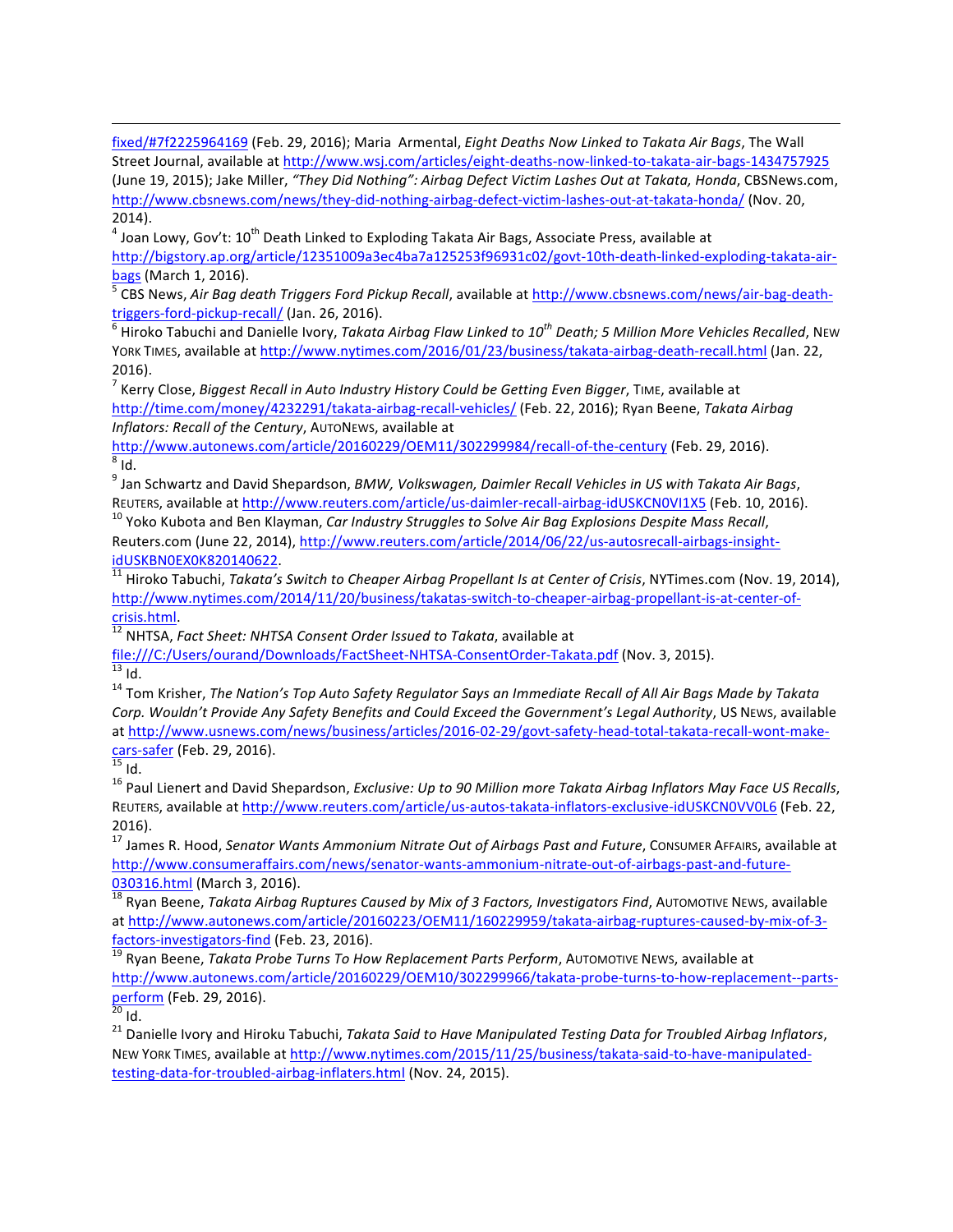<sup>22</sup> Danielle Ivory and Hiroko Tabuchi, *Takata Emails Show Brash Exchanges About Data Tampering*, NEW YORK TIMES, available at http://www.nytimes.com/2016/01/05/business/takata-emails-show-brash-exchanges-about-data-<br>  $\frac{\text{tampering.html?}_r=0}{}$  (Jan. 4, 2016).<br>
<sup>23</sup> Id.

 

<sup>24</sup> David Welch, *Honda Chastisted Takata as Deadly Air Bag Crisis Unfolded*, BLOOMBERG BUSINESS, available at http://www.bloomberg.com/news/articles/2015-12-23/honda-scolded-takata-as-deadly-air-bag-crisis-unfolded-inu-s- (Dec. 23, 2015).<br><sup>25</sup> Paul A. Eisenstein, *As 10<sup>th</sup> Death Reported, Takata Expands Recall List by Millions, The Detroit Bureau, available at* 

http://www.thedetroitbureau.com/2016/01/as-10th-death-reported-takata-expands-recall-list-by-millions/ (Jan. 22, 2016). 

<sup>26</sup> Yuri Kageyama, *Honda Plans No Takata Rescue, Bullish on Green Vehicles*, DAILY HERALD, available at http://www.dailyherald.com/article/20160223/business/302239737/ (Feb. 23, 2016).

<sup>27</sup> NPR, Honda Find \$70 Million for Underreporting Safety Issues, available at

http://www.npr.org/2015/01/08/375923180/honda-fined-70-million-for-underreporting-safety-issues (Jan. 8,

2015); Letter from Senators Edward J. Markey and Richard Blumenthal to The Honorable David Friedman (Oct. 15,

2014), available at http://www.markey.senate.gov/imo/media/doc/2014-10-

15\_Markey\_Blumenthal\_NHTSA\_Letter.pdf.<br><sup>28</sup> NPR, *Honda Find \$70 Million for Underreporting Safety Issues*, available at

http://www.npr.org/2015/01/08/375923180/honda-fined-70-million-for-underreporting-safety-issues (Jan. 8, 2015); *NHTSA Investigates Honda for Possible Reporting Delay of Takata Airbag Issues*, TECH TIMES, available at http://www.techtimes.com/articles/19410/20141104/nhtsa-investigates-honda-for-possible-reporting-delay-oftakata-airbag-issues.htm (Nov. 4, 2014); Letter from Senators Edward J. Markey and Richard Blumenthal to The Honorable David Friedman (Oct. 15, 2014), available at http://www.markey.senate.gov/imo/media/doc/2014-10-

15 Markey Blumenthal NHTSA Letter.pdf.<br><sup>29</sup> Hiroko Tabuchi, *Air Bag Flaw, Long Known to Honda and Takata, Led to Recalls,* NEW YORK TIMES,

http://www.nytimes.com/2014/09/12/business/air-bag-flaw-long-known-led-to-recalls.html, , NYTimes.com (Sep. 11, 2014). 

<sup>30</sup> In re: Takata Airbag Product Liability Litigation, MDL 2599, Case No: 1-14-cv-24009, D.E. 578 (S.D. Fla. June 15, 2015).<br><sup>31</sup> In re: Takata Airbag Product Liability Litigation, MDL 2599, Case No: 1-14-cv-24009, D.E. 871, p. 3 (S.D. Fla. June

15, 2015). 

<sup>32</sup> In re: Takata Airbag Product Liability Litigation, MDL 2599, Case No: 1-14-cv-24009, D.E. 184, p. 3 (S.D. Fla. Feb. 16, 2016). 

<sup>33</sup> In re: Takata Airbag Product Liability Litigation, MDL 2599, Case No: 1-14-cv-24009, D.E. 182, p. 2 (S.D. Fla. Feb.  $16, 2016$ ).<br> $34$  Id.

<sup>35</sup> Id.<br><sup>36</sup> Hiroko Tabuchi and Christopher Jensen, *It Looked Like a Stabbing, but Takata Airbag Was the Killer*, New York TIMES, available at http://www.nytimes.com/2014/10/21/business/it-looked-like-a-stabbing-but-takata-air-bag-<br>was-the-killer.html (Oct. 20, 2014).

37 David UnderCoffler, *Honda and Takata Sued by Woman Claiming Airbag Paralyzed Her*, LA TIMES, available at http://www.latimes.com/business/autos/la-fi-hy-honda-takata-sued-paralyzed-20150122-story.html (Jan. 22, 2015); Stacy Jacobson, *Family of SC Woman Files Lawsuit for Wrongful Death With Faulty Airbags*, ABC NEws 4, available at http://www.abcnews4.com/story/27481840/family-of-sc-woman-files-lawsuit-for-wrongful-deathwith-faulty-airbags (Nov. 25, 2014).<br><sup>38</sup> Kelsey Mays, *Latest Airbag Recall Could Affect Millions, and It's Not From Takata*, CARS.com, available at

https://www.cars.com/articles/latest-airbag-recall-could-affect-millions-and-its-not-from-takata-1420683392550/ (Feb. 8, 2016).<br><sup>39</sup> Id.

<sup>40</sup> Part 573 Safety Recall Report, 16E-007, available at http://wwwodi.nhtsa.dot.gov/acms/cs/jaxrs/download/doc/UCM497028/RCLRPT-16E007-8016.PDF; David Sedgwick, *Conti*